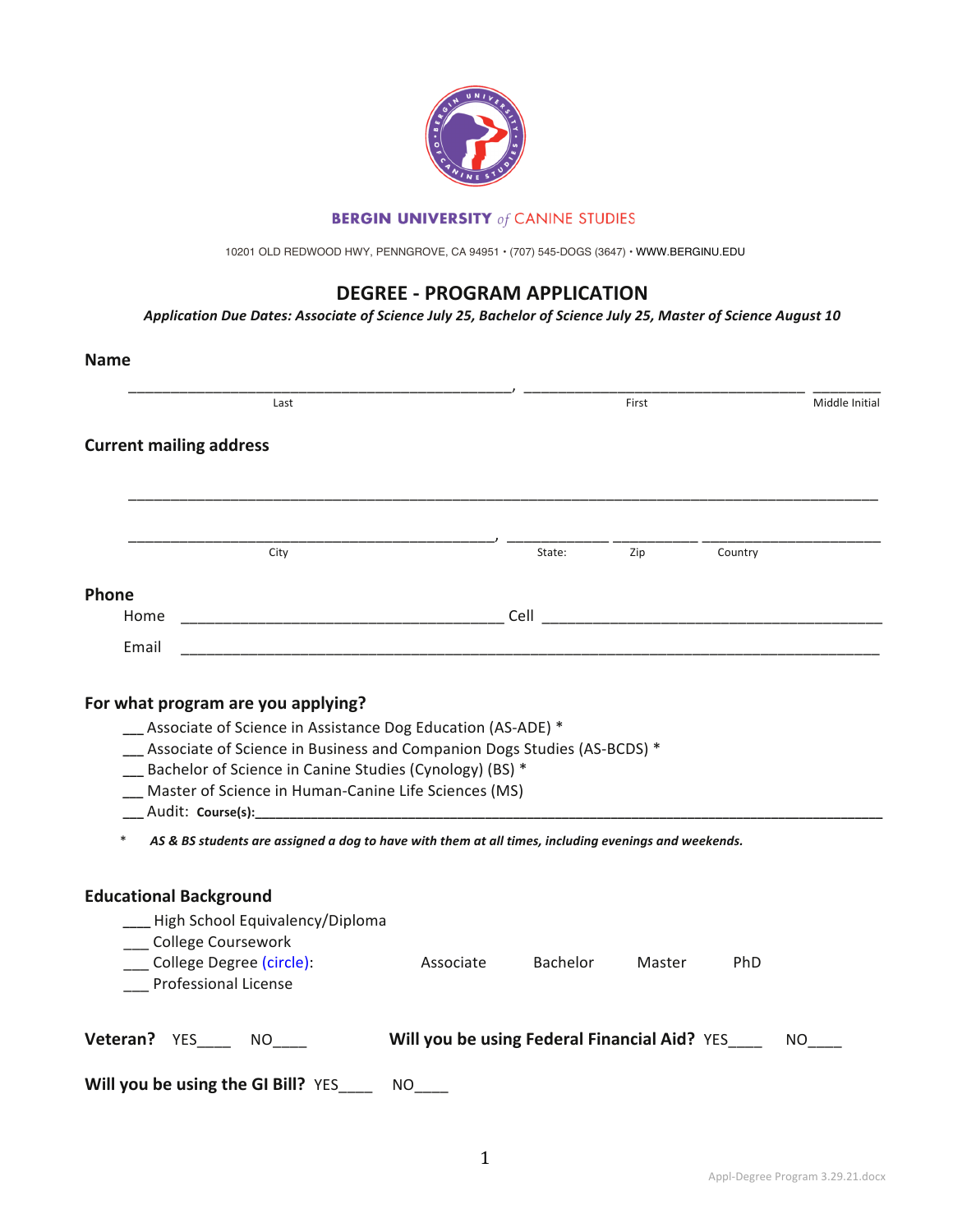### **Dog Experience**

| Dog breed(s) owned/handled: |                          | none |
|-----------------------------|--------------------------|------|
| Years of dog ownership:     |                          | none |
| <b>Training Experience:</b> |                          | none |
|                             | <b>Types of Training</b> |      |

#### **Employment Information**

Current occupation/employment:

| Do you intend to change careers after completing your education at Bergin University? __ Yes __ No __ Unsure |  |
|--------------------------------------------------------------------------------------------------------------|--|
| If "yes," what career are you intending to pursue                                                            |  |

\_\_\_\_\_\_\_\_\_\_\_\_\_\_\_\_\_\_\_\_\_\_\_\_\_\_\_\_\_\_\_\_\_\_\_\_\_\_\_\_\_\_\_\_\_\_\_\_\_\_\_\_\_\_\_\_\_\_\_\_\_\_\_\_\_\_\_\_\_\_\_\_\_\_\_\_\_\_\_\_\_\_\_\_\_\_\_\_\_\_\_\_\_

\_\_\_\_\_\_\_\_\_\_\_\_\_\_\_\_\_\_\_\_\_\_\_\_\_\_\_\_\_\_\_\_\_\_\_\_\_\_\_\_\_\_\_\_\_\_\_\_\_\_\_\_\_\_\_\_\_\_\_\_\_\_\_\_\_\_\_\_\_\_\_\_\_\_\_\_\_\_\_\_\_\_\_\_\_\_\_\_\_\_\_\_\_

### **How did you hear about Bergin University? Letter and Sergin 2008**

### Application Process (Applicants will not be officially accepted until all documentation is received)

- 1. **To start the application process**, please return this Application Form along with the \$50.00 non-refundable application fee. \*
- 2. **To complete application process,** send the following materials:
	- $\frac{1}{1-\epsilon}$  For AS & BS applicants only  $\sim$  Verification of high school equivalency (copy of transcript, diploma, GED)
	- **Cofficial college transcripts**
	- Copy of driver's license (or birth certificate or passport with name & birth date)
	- \_\_\_\_ One-page essay explaining your interest in and intention to utilize the educational program
	- \_\_\_\_ Two letters of reference: one personal, one professional
		- Master of Science Applicants must send the following:

Canine experience documentation: Applicants must have one year of documented experience (paid or unpaid) in a canine-related activity indicating extensive experience handling  $\log(s)$ .

- Documentation to be provided by a legal assistance dog organization such as Assistance Dogs International or a recognized institution such as the American Kennel Club or Association of Pet Dog Trainers. Or, if unknown to a notable organization, the applicant must provide some type of evaluation documentation of his/her recognized involvement and work with dogs.
- Bergin University students who have graduated from the Associate or Bachelor programs or the seven-week Service Dog Training Seminar qualify as having the equivalent of one year experience working in the canine field.
- 3. Send all application materials to: **Bergin University of Canine Studies Attn: Applications 10201 Old Redwood Hwy**, **Penngrove, CA 94951**